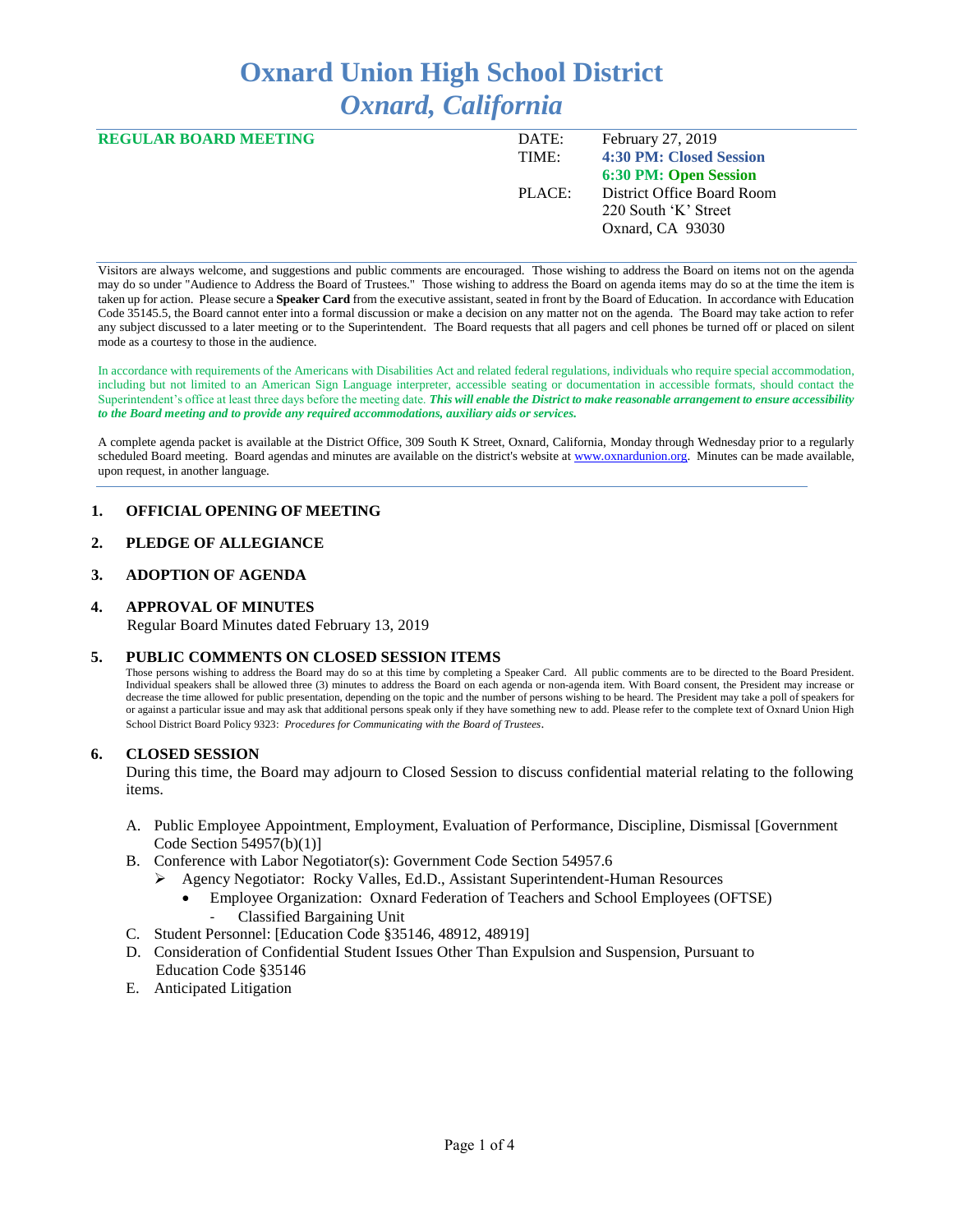Board Meeting Agenda February 27, 2019

> F. Conference with Real Property Negotiator (Govt. Code § 54956.8) PROPERTY: 50-acres of 107.25 acres located at or near 1825 Camino del Sol, Oxnard, CA (southeast corner of N. Rose Ave. and Cesar Chavez Dr.) Ventura County Assessor Parcel No. 214-0-020-595 AGENCY NEGOTIATOR: Jeff Weinstein, Assistant Superintendent Business Services and Dr. Joel Kirschenstein, Consultant Sage Realty Group Inc. NEGOTIATING PARTIES: Brian Edward Maulhardt, as Trustee of the Brian Edward Maulhardt Children's Support Trust UNDER NEGOTIATION: Price and terms of payment G. Conference with Real Property Negotiator (Govt. Code § 54956.8) PROPERTY: Multiple District-owned parcels, including: (1) Bell Ranch Property, Assessor Parcel No. ("APN") 156-0-180-385, Camarillo, California; (2) South of Oxnard High School, APN 183-0-030-180; (3) District Office Campus, 220, 309, and 315 South K Street, Oxnard, CA, APNs 202-0-010-630 & - 740; (4) Hueneme Road Adult School, 527 W Hueneme Road, Oxnard, CA, APN 222-0-082-625; (5) 280 and 300 Skyway Drive, Camarillo, CA, APN 230-0-130-105; and (6) 15 Stearman Street, Camarillo, CA, APN 230-0-130-115 AGENCY NEGOTIATOR: Jeff Weinstein, Assistant Superintendent Business Services and Dr. Joel Kirschenstein, Consultant Sage Realty Group Inc. NEGOTIATING PARTIES: To be determined UNDER NEGOTIATION: Price and terms of payment. H. Conference with Real Property Negotiator (Govt. Code § 54956.8) PROPERTY: 7.6 Acres located at 1800 Solar Drive, Oxnard, CA, Ventura County Assessor Parcel No. 213-0-070-045 AGENCY NEGOTIATOR: Jeff Weinstein, Assistant Superintendent Business Services and Dr. Joel Kirschenstein, Consultant Sage Realty Group Inc.

NEGOTIATING PARTIES: Rio School District

UNDER NEGOTIATION: MOU

# **7. RECONVENE IN PUBLIC: REPORT ON CLOSED SESSION ACTION**

# **8. RECOGNITION**

- ➢ Outstanding Student Award Questbridge Scholarship Winners- Hueneme High School
- ➢ ACSA Essay Winners Tom McCoy/Maricruz Hernandez

### **9. PUBLIC COMMENTS TO ADDRESS THE BOARD OF TRUSTEES**

Those persons wishing to address the Board may do so at this time by completing a Speaker Card. All public comments are to be directed to the Board President. Individual speakers shall be allowed three (3) minutes to address the Board on each agenda or non-agenda item. With Board consent, the President may increase or decrease the time allowed for public presentation, depending on the topic and the number of persons wishing to be heard. The President may take a poll of speakers for or against a particular issue and may ask that additional persons speak only if they have something new to add. Please refer to the complete text of Oxnard Union High School District Board Policy 9323: *Procedures for Communicating with the Board of Trustees.*

### **10. SUPERINTENDENT'S REPORT**

### **11. ACTION ITEMS**

A. Consideration of Adoption of Resolution No. 19-08, Intent to Transition from At-Large to Trustee Area Election

### **12. STUDENT REPRESENTATIVE TO THE BOARD – MARITZA SALCEDO**

## **13. CONSENT CALENDAR**

### **Business Services**

- **A.** Consideration of Approval of Purchase Orders and Direct Pays, February 6-18, 2019
- **B.** Consideration of Approval of Gibbs International for the Painting and Repair of School Bus VIN#1BAANB7A6VF072965
- **C.** Consideration of Approval of Ratification of Proposal for Amtech Elevator Services for CIHS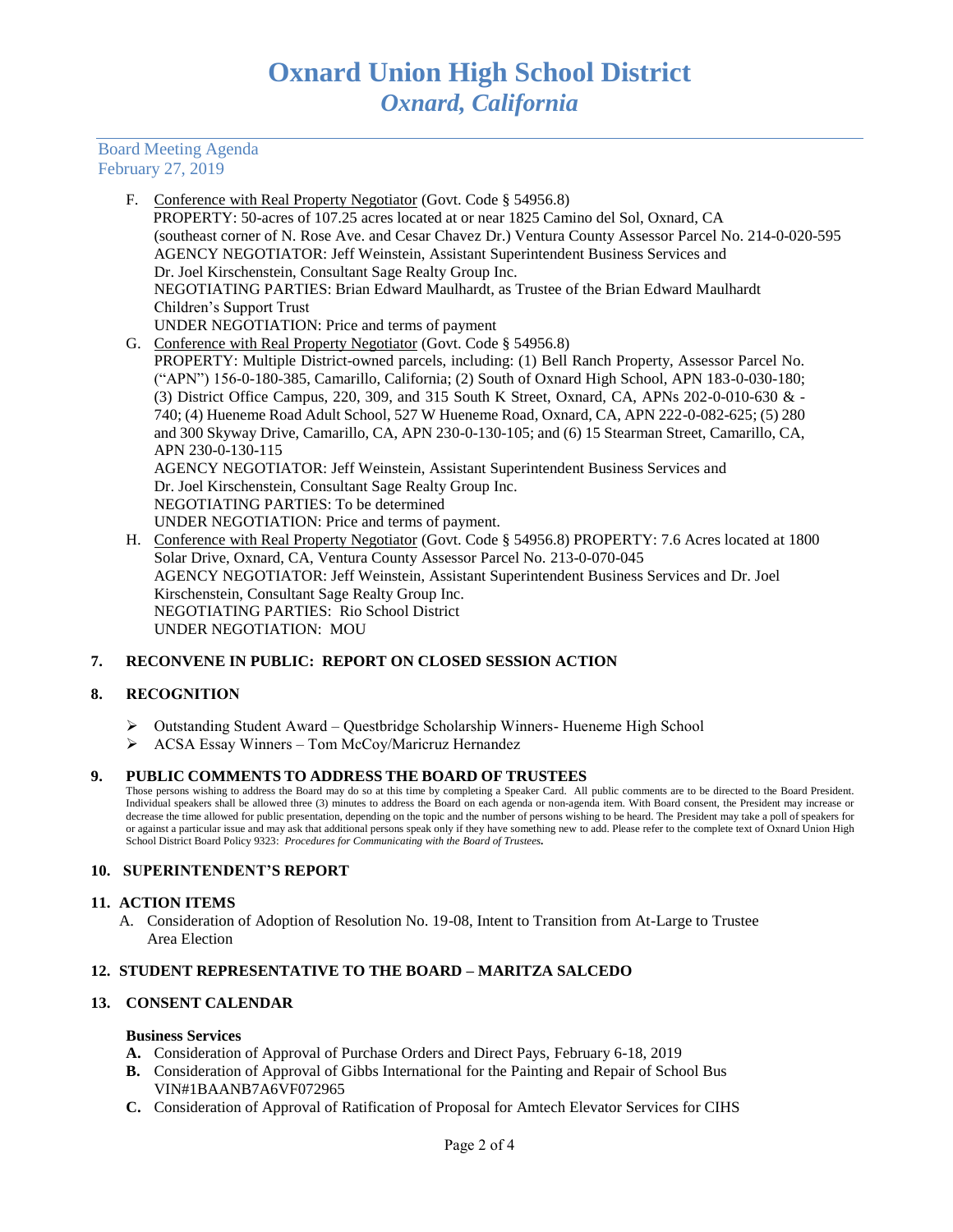#### Board Meeting Agenda February 27, 2019

**D.** Consideration of Approval of Contract Award to AAA Network Solutions, Inc. for Technology Equipment, RFP 579, an E-Rate Project

## **Educational Services**

- **E.** Consideration of Approval of Non -Public Schools (NPS) Placements, According to the Students' IEP Teams and the Director of Special Education
- **F.** Consideration of Approval of Renewal Memorandum of Understanding (MOU) between the Ventura Unified School District as the Local Education Agency for the Ventura County Indian Education Consortium (Provider) and the Oxnard Union High School District (Partner District)
- **G.** Consideration of Approval of Low-Performing Student Block Grant (LPSBG) Plan
- **H.** Consideration of Approval of Stipulated Student Expulsions by Agreement of the School Principal, the Student, and the Students' Parent/Guardian, as per Board Policy 5144, Section 22

### **Human Resources**

- **I.** Consideration of Approval of Personnel Items
- **J.** Consideration of Approval of Revision to the Extra Help & Hourly Rates Salary Schedule

#### **Board Policies**

- **K.** Consideration of Revision of Oxnard Union High School District Board Bylaw 9140: *Board Representatives* [Second Reading]
- **L.** Consideration of Revision of Oxnard Union High School District Board Bylaw 9150: *Student Representative to the Board of Trustees* [First Reading]

### **14. ACTION ITEMS**

### **Business Services**

- **A.** Consideration of Approval of the Oxnard Union High School District 2019-2020 Budget Calendar
- **B.** Consideration of Approval of Sale of 330 Skyway Drive, Camarillo, CA, APN:230-0-030-105, to Camarillo Academy of Progressive Education (C.A.P.E. Charter School)

#### **Educational Services**

- **C.** Consideration of Approval of Revised Salary Schedule: *Senior Systems Administrator*
- **D.** Consideration of Approval of Revised Salary Schedule: *Senior Network Administrator*
- **E.** Consideration of Approval of New Job Description: *Senior Data Systems Administrator*
- **F.** Consideration of Approval to Hire *Senior Data Systems Administrator*

### **Human Resources**

- **G.** Consideration of Approval of Clarification of Request for a Waiver Pursuant to EC §44253.3 Certificate or Credential to Provide Instruction to Limited English Proficient (LEP) Students for Carlos Aldrete, Specific Assignment: SDAIE Bio Lab/BCLAD, grades 9-12 - Employment at Pacifica High School for October 9, 2018 through June 14, 2019 on the Basis of a Credential Waiver
- **H.** Consideration of Approval of Renewal of Agreement for Special Services Between Atkinson, Andelson, Loya, Ruud & Romo and Oxnard Union High School District

### **Board of Trustees**

**I.** Consideration of Approval of the Election of a Representative to the CSBA Delegate Assembly from the District Region or Subregion

# **15. STAFF REPORTS**

- ➢ Summer School Report
- ➢ Quarterly Measure A/Prop 39 Report Jeffrey Weinstein
- ➢ CSEBO Benefit Plans Update Jeffrey Weinstein